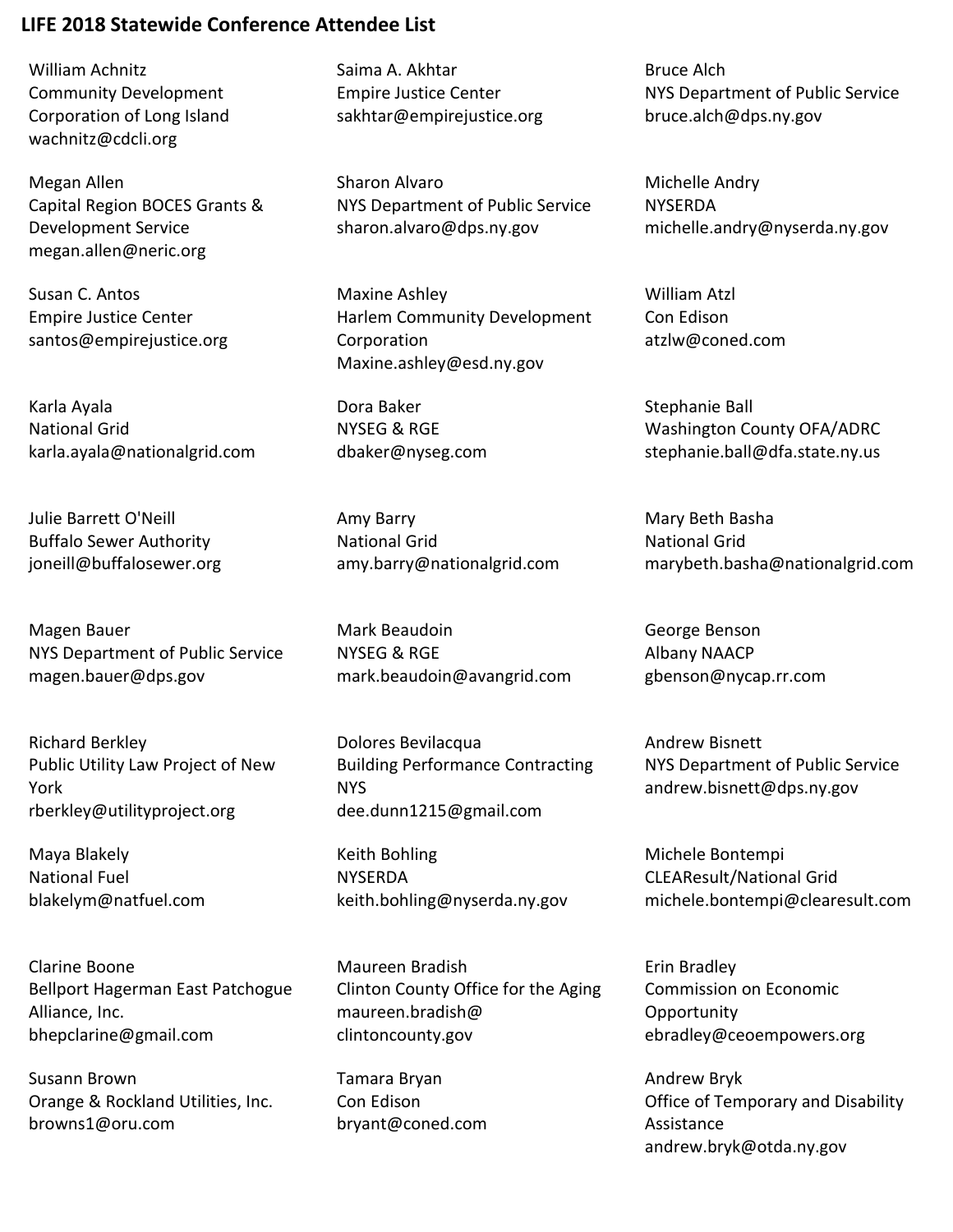Raymond Burke New Hampshire Legal Assistance rburke@nhla.org

Brian Cabezas NYSERDA brian.cabezas@nyserda.ny.gov

Diane Campbell Diane Campbell dcampbell@lawny.org

Tom Carey NYS Homes & Community Renewal thomas.carey@nyshcr.org

Alexandria Cassidy **NYSERDA** alexandria.cassidy@nyserda.ny.gov

Jacqueline Cavallo NYC HRA/DSS cavalloj@hra.nyc.gov

Roshawn Cole NYSEG & RGE roshawn\_cole@rge.com

Gregg Collar NYS Dept of State - Utility Intervention Unit gregg.collar@dos.ny.gov

Edwin Cope Mohawk Valley Community Action Agency ecope@mvcaa.com

Jenny Coronel New York State Office for New Americans jenny.coronel@dos.ny.gov

Diane Burman NYS Department of Public Service diane.burman@dps.ny.gov

Lynne Cabiati Putnam County Office for Senior Resources lynne.cabiati@putnamcountyny.gov

Lea Campbell **CLEAResult** lea.campbell@clearesult.com

John Carrigan NYS Weatherization Directors Assoc./NYSWDA jcarrigan@nyswda.org

Rosa Maria Castillo-Keaper Public Utility Law Project of New York castillokesper@utilityproject.org

John Chirlin NYS Department of Public Service john.chirlin@dps.ny.gov

Jeannette Cole-Williams Harlem Community Development Corporation Jeannette.williams@esd.ny.gov

Frederick Combs Bellport Hagerman East Patchogue Alliance, Inc. bhepfred@gmail.com

Paula Coppin Central Hudson Gas & Electric Corp. pcoppin@cenhud.com

David Cramer NYS Department of Public Service david.cramer@dps.ny.gov

Jon Buyl Daylight Savings Company jbuyl@daylightsavings.us

Rasheada Caldwell PEACE Inc. rasheada.caldwell@peace-caa.org

Nancy Campo PSEG Long Island nancy.p.campo@pseg.com

David Carroll APPRISE Incorporated david-carroll@appriseinc.org

Gabrielle Casutto **NYSERDA** Gabrielle.casutto@nyserda.ny.gov

Lori Clark **NYSERDA** lori.clark@nyserda.ny.gov

Chris Coll NYSERDA chris.coll@nyserda.ny.gov

Lindsey Connors City of Saratoga Springs lindsey.connors@saratogasprings.org

Susan Corbin Michigan Public Service Commission corbins@michigan.gov

Kevin Daley Community Development Corporation of Long Island kdaley@cdcli.org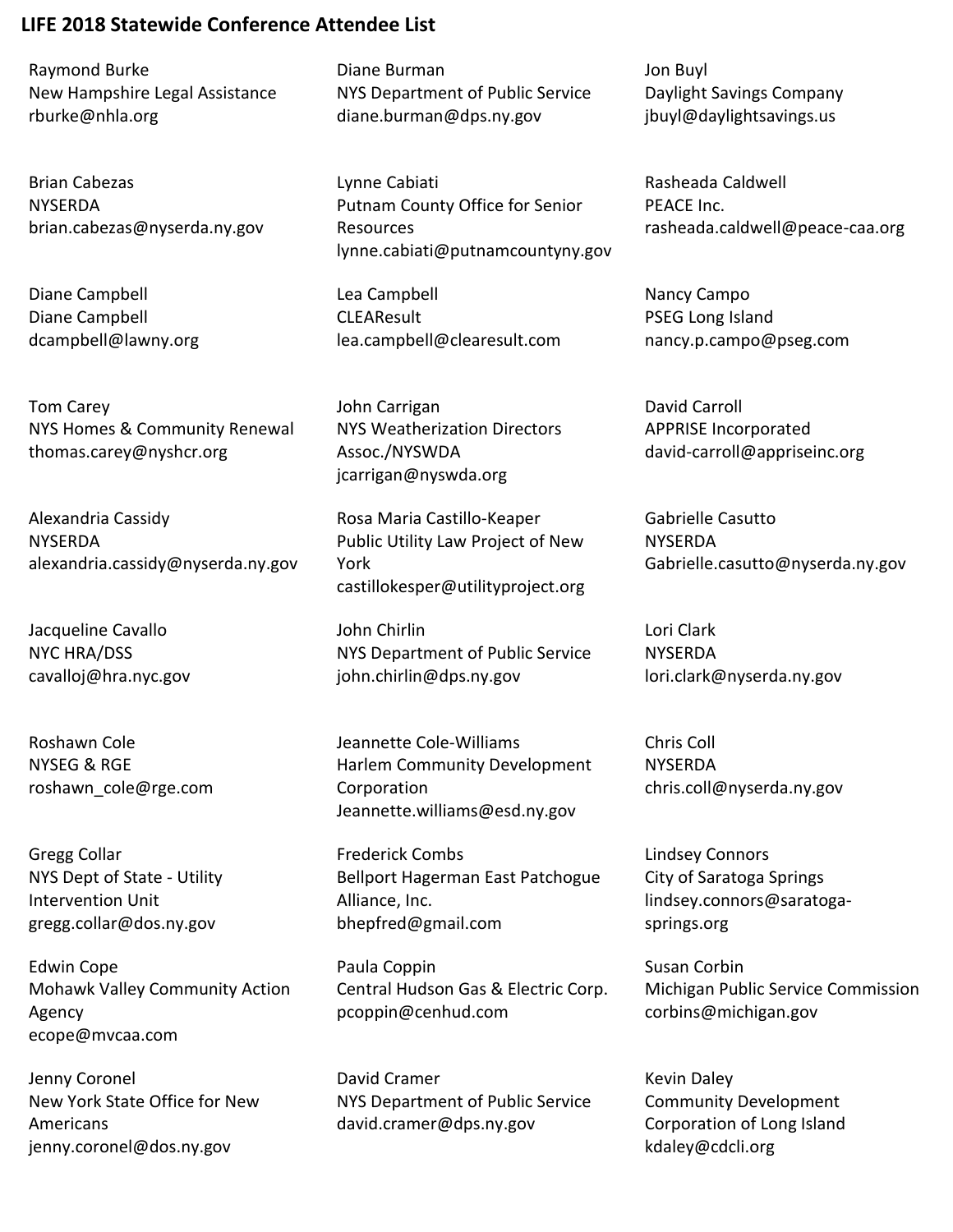Diane Dean NYS Department of Public Service diane.dean@dps.ny.gov

Christina Deans NYS Department of Public Service christina.deans@dps.ny.gov

Diana Di Pilato PSEG Long Island diana.dipilato@msn.com

Alison Donovan **VEIC** adonovan@veic.org

Caitlin Dufraine Ecology and Environment cdufraine@ene.com

Francis Dwyer NYS Department of Public Service francis.dwyer@dps.ny.gov

Linda Eddy PSEG Long Island linda.eddy@pseg.com

Kaylynn Enright NYSERDA kaylynn.enright@nyserda.ny.gov

Howard Falkow Metro NY Insulation, LLC. info@metronyinsulation.com

Fred Fellendorf Greenologists LLC fred@greenologists.com Janice Dean NYSERDA janice.dean@nyserda.ny.gov

Asante DeJesus PUSH Buffalo lou@pushbuffalo.org

Thomas Dolan Cornell Cooperative Extension ted8@cornell.edu

Miranda Douglas Gordon Oil/MX Fuel & Propane mdouglas.gordonoil@gmail.com

Michael Dunbar Energy Paradigm Shift dunbarmichaels@gmail.com

John Eberle Community Foundation for the Greater Capital Region jeberle@cfgcr.org

Brian Eden Solar Tompkins/HeatSmart bbe2@cornell.edu

Brenda Episcopo United Way of New York State episcopob@uwnys.org

Deborah Falkow Metro NY Insulation, LLC. info@metronyinsulation.com

Monica M. Ferreri NYS Department of Public Service monica.ferreri@dps.ny.gov

Matthew Dean Association for Energy Affordability salifdiallo@gmail.com

Ronald Denson Jr. ACEEE rdenson@aceee.org

Joanne Donnelly Rensselaer County DSS Joanne.Donnelly@dfa.state.ny.us

Deborah Downing City of Saratoga Economic Opportunity Council d.downing@saratogaeoc.org

Michael Dunseith Green Jobs Training Center michaeldunseith@gmail.com

Pamela Echenique National Grid pamela.echenique@ nationalgrid.com

Drew Ehrlich NYSWDA dehrlich@nyswda.org

Kirsten Ewing NYS Department of Public Service kirsten.ewing@dps.ny.gov

Pat Fayo RECAP, Inc. pfayo@recap.org

Mishel Filisha **NYSERDA** mishel.filisha@nyserda.ny.gov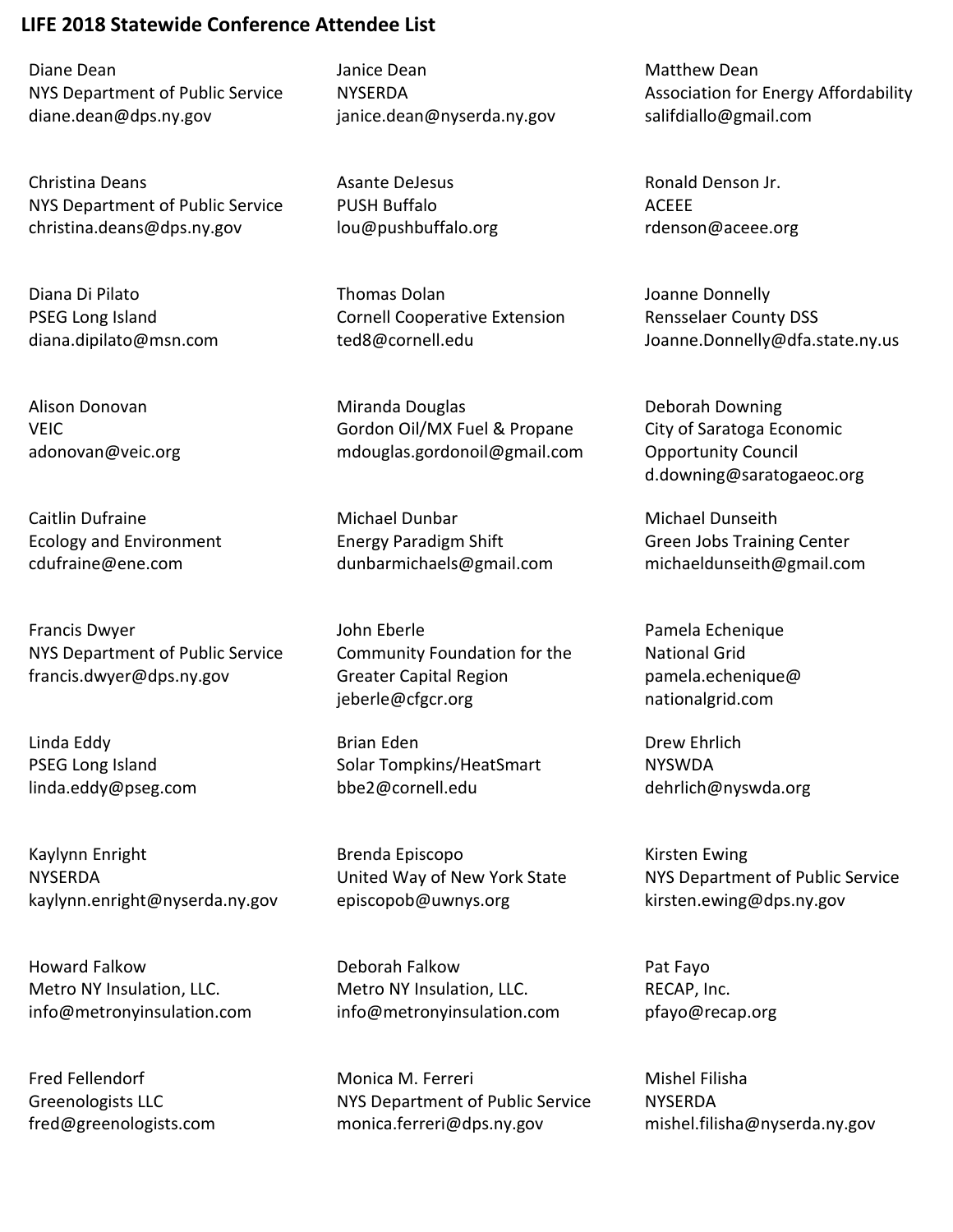Robin Fish PEACE, Inc rfish@peace-caa.org

Don Friedman Empire Justice Center DFriedman@empirejustice.org

Rebecca Gagnon NYSERDA rebecca.gagnon@nyserda.ny.gov

Michelle Gavares OTDA-HEAP michelle.gavares@otda.ny.gov

Erik Gilbert **NYSERDA** erik.gilbert@nyserda.ny.gov

Nathaniel Graham Harlem Community Development Corporation Nathaniel.graham@esd.ny.gov

Rachel Greenberg Cornell Cooperative Extension rjg264@cornell.edu

Gibrian Hagood Cornell cooperative extension gah225@cornell.edu

Marlene Hanley Putnam County Office for Senior Resources marlene.hanley@putnamcountyny.gov

Geovaira Hernandez PUSH Buffalo geovaira@pushbuffalo.org Cynthia Fleming Oswego County Department of Social Services cynthia.fleming@oswegocounty.com

David Friello NYSERDA david.friello@nyserda.ny.gov

Margaret Gans Greenologists LLC peggy@greenologists.com

Laura Geel NYSERDA laura.geel@nyserda.ny.gov

Alfred Gill Neighborhood Housing Services of Staten Island jlasalle@nhsofsi.org

Kevin Grandjean National Grid kevin.grandjean@nationalgrid.com

Sharon Griffith NYSERDA smg@nyserd.ny.gov

Rose Hamm TRC Energy Services rhamm@trcsolutions.com

Eileen Hanrahan Cornell Cooperative Extension eeh85@cornell.edu

Lester Hernandez Harlem Community Development Corporation Lester.hernandez@esd.ny.gov

Lauren Ford New York State Community Action Association lford@nyscommunityaction.org

Carole Furman UCCAC cfurman@uccac.com

Sean Garren Vote Solar sean@votesolar.org

Laura Getz NYS Department of Public Service laura.getz@dps.ny.gov

Geoff Gradl Matthew Kandefer Plumbing & heating mattkplumbing@outlook.com

Sage Green PUSH Buffalo sage@pushbuffalo.org

Joseph Guarinello HeartShare Human Services joe.guarinello@heartshare.org

Zoe Hamstead University at Buffalo zoehamst@buffalo.edu

Erica Herman Cornell Cooperative Extension-**Tompkins** eh649@cornell.edu

Kelli Herndon **NYSERDA** kelli.herndon@nyserda.ny.gov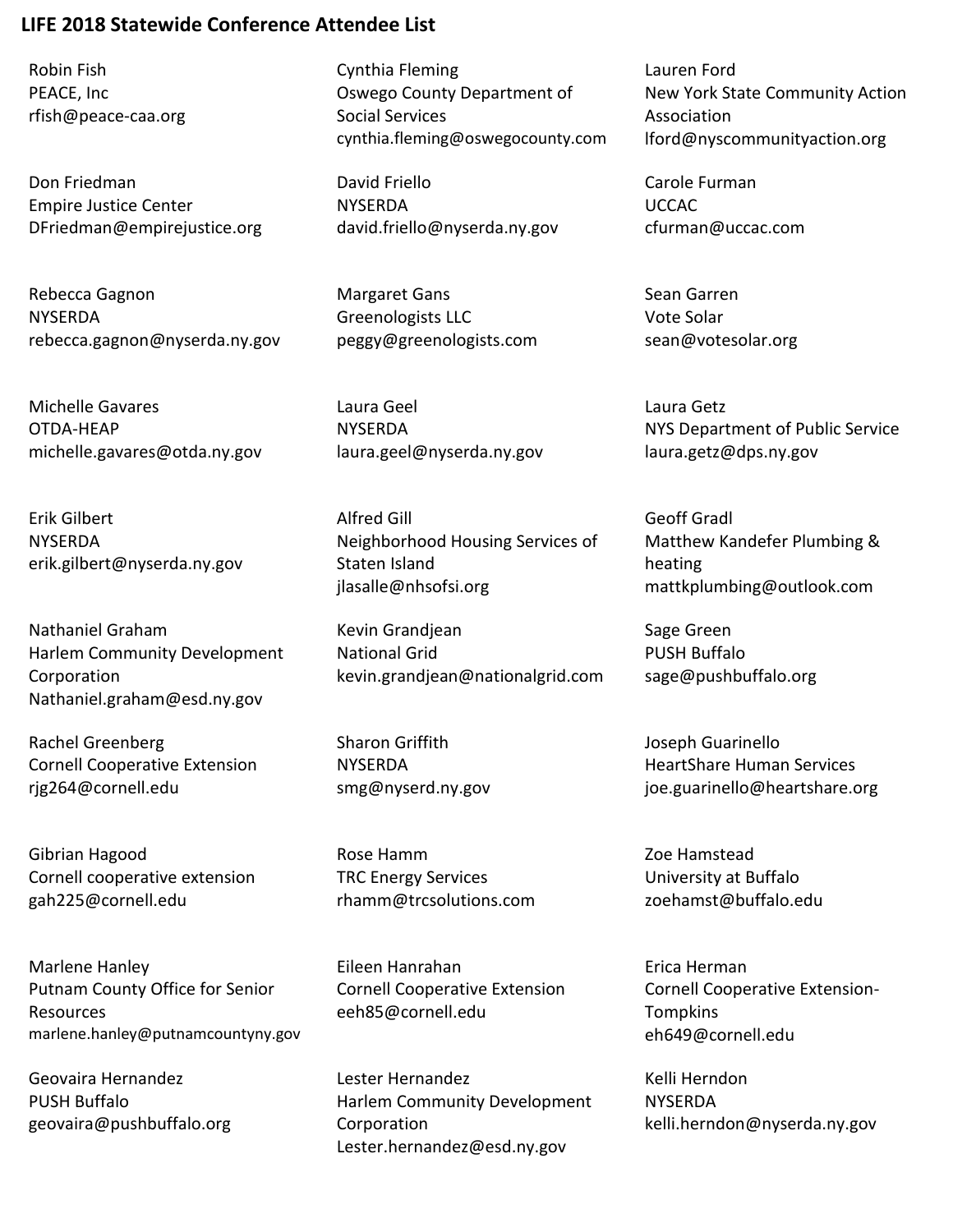Cynthia Herrera WE ACT for Environmental cynthia@weact.org

Pete Hoke **CLEAResult** peter.hoke@clearesult.com

Kathryn Horn Neighborhood Legal Services, Inc. khorn@nls.org

Jean Howard NYIPL jeangfg@gmail.com

Cathy Hughto-Delzer National Grid cathy.hughtodelzer@nationalgrid.com

Glenn Jacob NYIPL gmjacob003@gmail.com

Max Joel NYSERDA max.joel@nyserda.ny.gov

John Jones Building Performance Institute, Inc. jjones@bpi.org

Maureen Jukes NYS Department of Public Service maureen.jukes@dps.ny.gov

Kelvin Keraga **NYSERDA** kelvin.keraga@nyserda.ny.gov Sherry Higgins National Grid Sherry.higgins@nationalgrid.com

Shawna Hollister Tioga County DSS shawna.hollister@dfa.state.ny.us

Dana Horrell The Parish Paper dkhorrell@gmail.com

Dan Huber NYS Homes & Community Renewal dhuber@nyshcr.org

Martin Insogna NYS Department of Public Service martin.insogna@dps.ny.gov

Margo Janack NY State of Health Margo.Janack@health.ny.gov

Cori Johnson Center for NYC Neighborhoods cori.johnson@cncyn.org

Rebecca Jones Office of Temporary and Disability Assistance rebecca.jones@otda.ny.gov

Hugo Jule ECS Better Home hugojuleq@gmail.com

Courteney Kerin NYS Department of Public Service jodi.hallenbeck@dps.ny.gov

John Hoch NYS Department of Public Service john.hoch@dps.ny.gov

Victoria Homer National Grid victoria.homer@nationalgrid.com

David Houle NYSERDA david.houle@nyserda.ny.gov

Susan Hughes-Smith Rochester People's Climate Coalition sue@rocpcc.org

Linda Isaacson Fedele Rochester People's Climate Coalition linda@rocpcc.org

Shawn Jennings Columbia Opportunities sjennings@ columbiaopportunities.org

Timothy Joldos Matthew Kandefer Plumbing & heating tjoldos2@hvactms.com

Tanya Jones HeartShare Human Services tanya.jones@heartshare.org

Sangeetha Kailas NYS Department of Public Service sangeetha.kailas@dps.ny.gov

Alison Khachadourian **NYSERDA** alison.khachadourian@ nyserda.ny.gov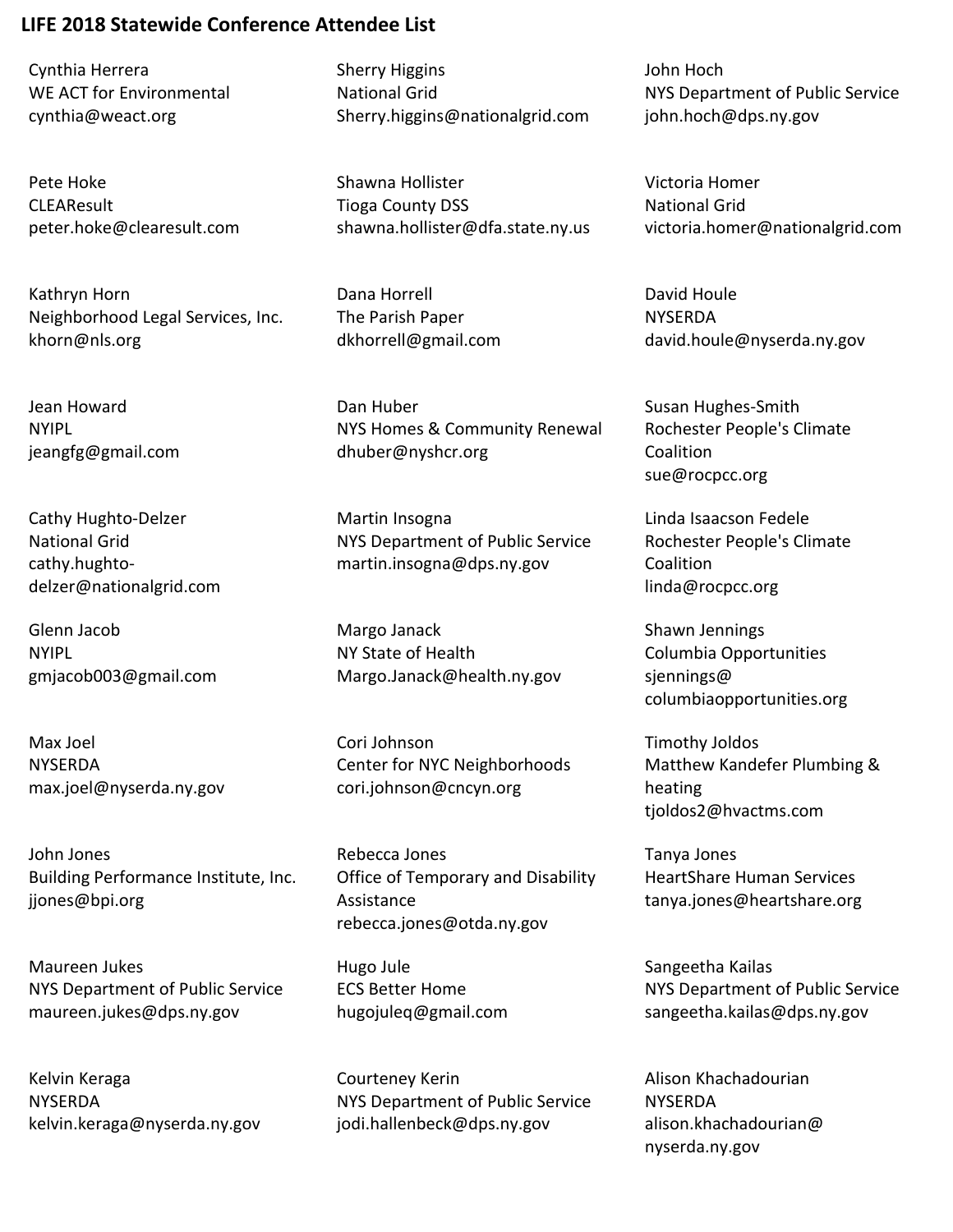Carolyn King National Grid carolyn.king@nationalgrid.com

Renee Koubiadis Anti-Poverty Network of New Jersey renee@antipovertynetwork.org

Karin Lang TRC Energy Services klang@trcsolutions.com

Jennifer Leisure Center for NYC Neighborhoods jennifer.leisure@cnycn.org

Melanie Littlejohn National Grid melanie.littlejohn@ nationalgrid.com

Brandon Mabb Columbia Opportunities bmabb@columbiaopportunities.org

Jennifer Manierre **NYSERDA** jennifer.manierre@nyserda.ny.gov

Michael Martin Habitat for Humanity Delaware County concad54@gmail.com

Renee McClure National Grid Renee.McClure@nationalgrid.com

Abigail McHugh-Grifa Rochester People's Climate Coalition abby@rocpcc.org

Courtney Klee PathStone Corporation cklee@pathstone.org

Chelsea Kruger NYS Department of Public Service chelsea.kruger@dps.ny.gov

Kathleen Langton AHP Homeownership Center klangton@ahphome.org

Jennifer Lembo NYSERDA jelembo@trcsolutions.com

Sandra Lobo Northwest Bronx Community and Clergy Coalition sandra.lobo@northwestbronx.org

Christopher Mahase **NYSERDA** chris.mahase@nyserda.ny.gov

Sharlene Marcano NYS Department of Public Service sharlene.marcano@dps.ny.gov

Alison Maura Office of Temporary and Disability Assistance alison.maura@otda.ny.gov

Rachel McCrea National Grid rachel.mccrea@nationalgrid.com

Michele McKeon RECAP, Inc. mmckeon@recap.org John Kline Columbia Opportunities jkline@columbiaopportunities.org

Laura Lacey Curler RPC of Clinton County, Inc laura@clintonrpc.org

Michelle Lee The Legal Project mlee@legalproject.org

Jamie Linzey Community Action of Greene County, Inc. jlinzey@cagcny.org

Katiuska Lopez NWBCCC, Inc kati@northwestbronx.org

Daniel Malesardi NYS Department of Public Service daniel.malesardi@dps.ny.gov

Susan Marshall **WCCRC** smarshall@westerncatskills.org

John Mazzarella III Greater Mohawk Valley Land Bank johnm@gmvlb.org

Elizabeth McDade Rochester Safe & Efficient Homes Initiative at RACF emcdade@racf.org

Colin McKnight New York State Rural Housing Coalition, Inc. colin@ruralhousing.org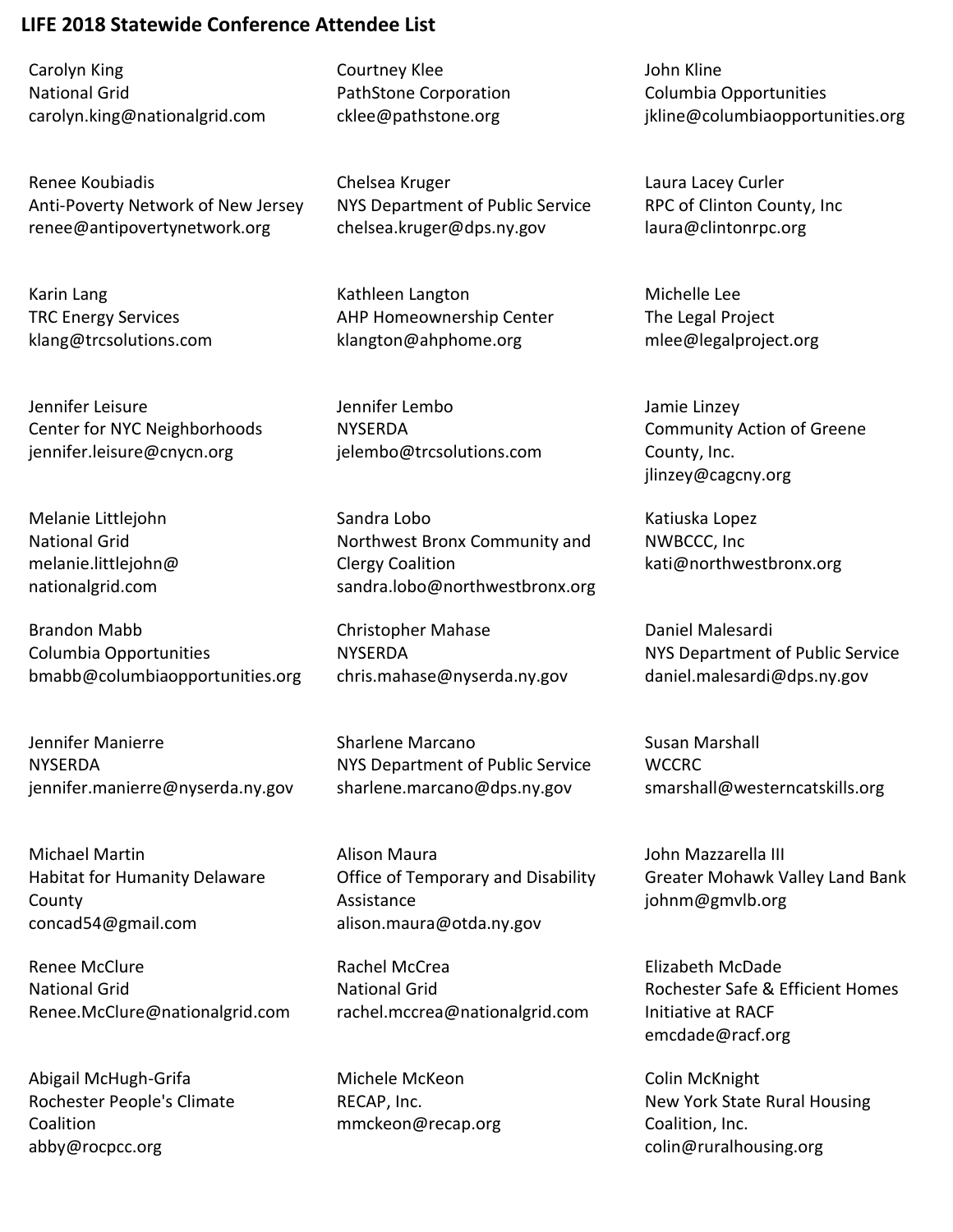Al McMahon NYS Weatherization Directors Assoc./NYSWDA amcmahon@nyswda.org

Katherine Mella MIT Community Innovators Lab kmella@mit.edu

Katrina Metzler National Energy and Utility Affordability Coalition kmetzler@neuac.org

Tolga Morawski Greater Mohawk Valley Land Bank, Inc. tolga@ieee.org

John Necroto **NYSERDA** john.necroto@nyserda.ny.gov

Jonathan Nickerson National Grid jonathan.nickerson@ nationalgrid.com

Stacey Nodelman Office of Temporary and Disability Assistance stacey.nodelman@otda.ny.gov

Aaron Ochylski Center for NYC Neighborhoods aaron.ochylski@cnycn.org

Robert Oliver PathStone Corporation soliver@pathstone.org

Marco Padula NYS Department of Public Service marco.padula@dps.ny.gov

Lucas McNamara NYS Department of Public Service lucas.mcnamara@dps.ny.gov

Henry Mendoza RECAP, Inc. hmendoza@recap.org

Ryan Moore CLEAResult ryan.moore@clearesult.com

Erin Mullen PSEG Long Island erin.mullen@pseg.com

Theresa Newton TRIP, Inc theresa@triponline.org

Meridith Nierenberg Orange & Rockland Utilities, Inc. nierenbergm@oru.com

William Norten Center for NYC Neighborhoods william.norten@cnycn.org

Anne O'Connell National Grid anne.oconnell@nationalgrid.com

Kathleen O'Riley NYS Department of Public Service kathleen.oriley@dps.ny.gov

Danielle Panko NYS Department of State danielle.panko@dos.ny.gov Matt McQuinn NYSERDA matt.mcquinn@nyserda.ny.gov

Salomon Menyeng NYS Department of Public Service salomon.menyeng@dps.ny.gov

Debora Moran **NYSERDA** debora.moran@nyserda.ny.gov

Maureen Nati NYS Department of Public Service maureen.nati@dps.ny.gov

Robert Nickels Greenologists LLC bob@greenologists.com

Ann Nobles NYS Homes & Community Renewal ann.nobles@nyshcr.org

Benjamin O'Brien **NYSERDA** benjamin.obrien@nyserda.ny.gov

Erin O'Dell-Keller NYS Department of Public Service erin.odell-keller@dps.ny.gov

Anthony Osei-Tutu NYS Department of Public Service anthony.osei-tutu@dps.ny.gov

Bridgette Paoletta Chautauqua County Office for the Aging paolettb@co.chautauqua.ny.us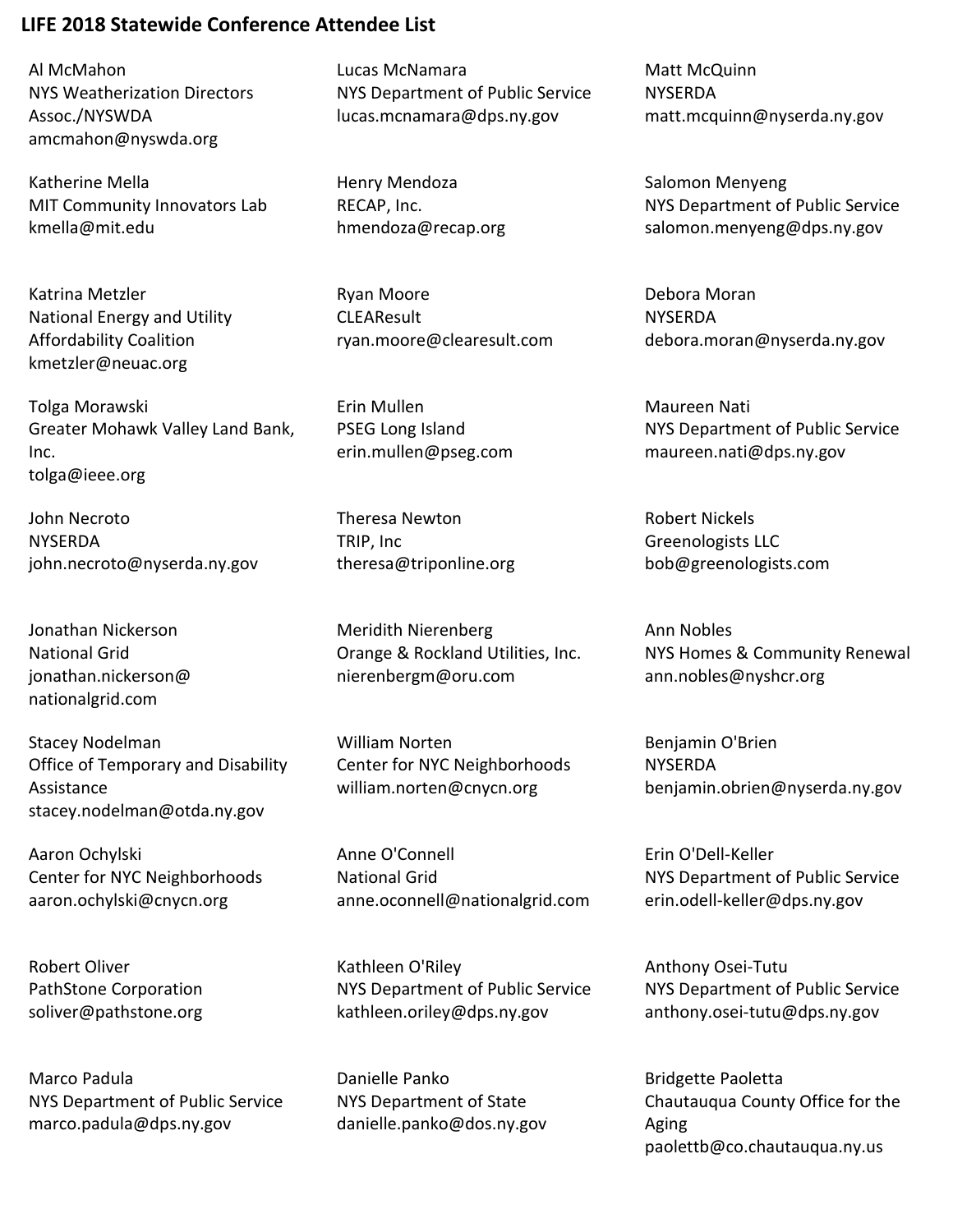Ravi Parakkat Sapient Consulting rparakkat@sapient.com

Linda Petrosino NYS Office for the Aging linda.petrosino@aging.ny.gov

Brittney Pietro National Grid brittney.pietro@nationalgrid.com

Jason Posner PUSH Buffalo jason@pushbuffalo.org

Wendy Proctor Montgomery County OFA, NY **Connects** mcofawproctor@nycap.rr.com

Matthew Redmond NYS Weatherization Directors Assoc./NYSWDA mredmond@nyswda.org

Nancy Reigelsperger Cornell Cooperative Extension nmr23@cornell.edu

James Reutenauer Columbia Opportunities jreutenauer@ columbiaopportunities.org

Jennifer Rodriguez Con Edison rodriguezje@coned.com

Robert Romaker Legal Aid Society of Northeastern NY rromaker@lasnny.org Michelle Perkins Gordon Oil/MX Fuel & Propane gordonoilcompany@yahoo.com

Kim Petrylak NYS Department of Public Service kim.petrylak@dfa.state.ny.us

Tom Platten NYS Homes & Community Renewal tom.platten@nyshcr.org

Shiva Prakash New York Lawyers for the Public Interest sprakash@nylpi.org

Charles Quinn RECAP, Inc. cquinn@recap.org

Monique Reeser NYS Division of the Budget monique.reeser@budget.ny.gov

Ronald Reisman Sustainable CUNY ronald.reisman@cuny.edu

John Rhodes NYS Department of Public Service jeanne.vaughns@dps.ny.gov

Christopher Rogers **NYSERDA** christopher.rogers@nyserda.ny.gov

Lisa Romero **NYSERDA** lisa.romero@nyserda.ny.gov Jennifer Perry ANCA jperry@adirondack.org

Jessica Phalen NYS Department of Public Service jessica.phalen@dps.ny.gov

Gwen Pope Albany NAACP albanynaacp1@gmail.com

Curtis Probst New York City Energy Efficiency Corporation probst.curtis@gmail.com

Doreen Rabine USDA doreen.rabine@ny.usda.gov

Conwell Reid Harlem Community Development Corporation Conwell.reid@esd.ny.gov

Nate Reul NYS Division of the Budget nate.reul@budget.ny.gov

Kelly Roache Solstice kelly@solstice.us

Juhanna Rogers CenterState Center for Economic **Opportunity** jrogers@centerstateceo.com

Beth Ryan NYS Homes & Community Renewal beth.ryan@nyshcr.org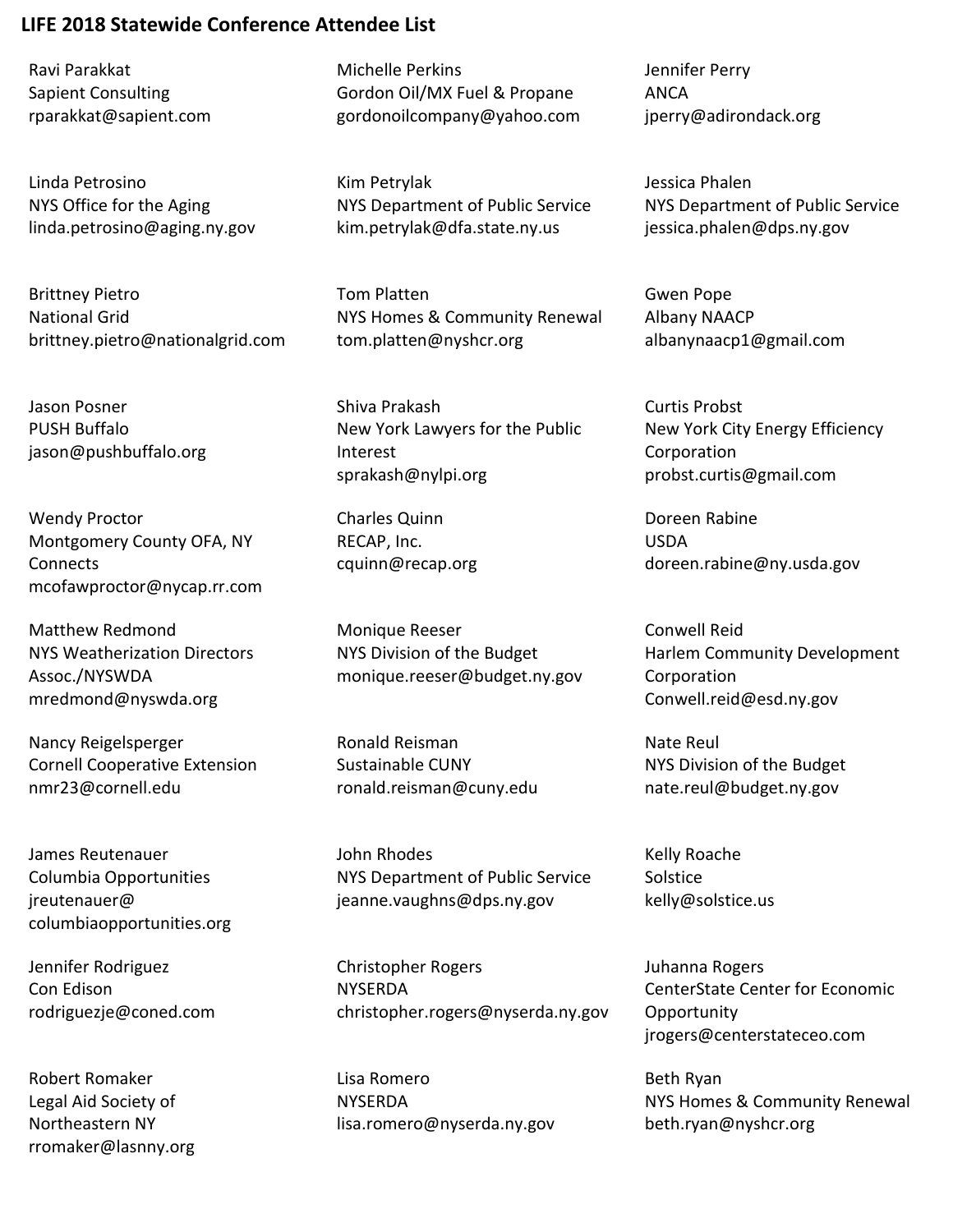Zaida Salaman NWBCCC, Inc zaida@northwestbronx.org

Daphany Rose Sanchez Kinetic Communities kineticcommunitiesconsulting@ gmail.com

Heather Saunders **NYSERDA** heather.saunders@nyserda.ny.gov

Lisa Scibilia City of Saratoga Economic Opportunity Council l.scibilia@saratogaeoc.org

Eric Seguin Solix, Inc. eric.seguin@solixinc.com

Bianca Shaw City of Buffalo/UB RENEW Institute bmshaw@buffalo.edu

Whitney Skeans Consumers Energy whyneth@gmail.com

Melyssa Smith TRC Energy Services mcsmith@trcsolutions.com

Gahl Sorkin Spanier Association for Energy Affordability gspanier@aea.us.org

Rachel Stein Center for NYC Neighborhoods rachel.stein@cnycn.org

Sherril Salaman NWBCCC, Inc. sherril@northwestbronx.org

Sandra Sanchez NYC HRA/DSS sanchezs@hra.nyc.gov

LuAnn Scherer NYS Department of Public Service luann.scherer@dps.ny.gov

John Scicchitano NYSERDA john.scicchitano@nyserda.ny.gov

Ronald Semp RISE Engineering rsemp@riseengineering.com

Lynley Siag NYSDOH lynley.siag@health.ny.gov

Tyson Slocum Public Citizen, Inc. tslocum@citizen.org

Scott Smith **NYSERDA** scott.smith@nyserda.ny.gov

Stanley Steele Neighborhood Legal Services, Inc. ssteele@nls.org

Georgeann Stevenson NYS Department of State georgeann.stevenson@dos.ny.gov Danielle Salisbury Cornell Cooperative Extension Dutchess County ds778@cornell.edu

Wendy Sanfilippo Sanfilippo Solutions, Inc. wendy@sanfilipposolutions.com

Carolyn Scibelli Lockheed Martin carolyn.e.scibelli@lmco.com

Steve Sconfienza NYS Office for the Aging steve.sconfienza@aging.ny.gov

Sarah Shah Legal Assistance of Western New York, Inc. sshah@lawny.org

Tonya Simmons PSEG Long Island tonya.simmons@pseg.com

Rosanne Small-Morgan National Grid rosanne.smallmorgan@nationalgrid.com

Ed Smyth NYIPL ed.smyth@dnvgl.com

Rudy Stegemoeller NYS Department of Public Service rudy.stegemoeller@dps.ny.gov

Christopher Steward USDA christopher.steward@ny.usda.gov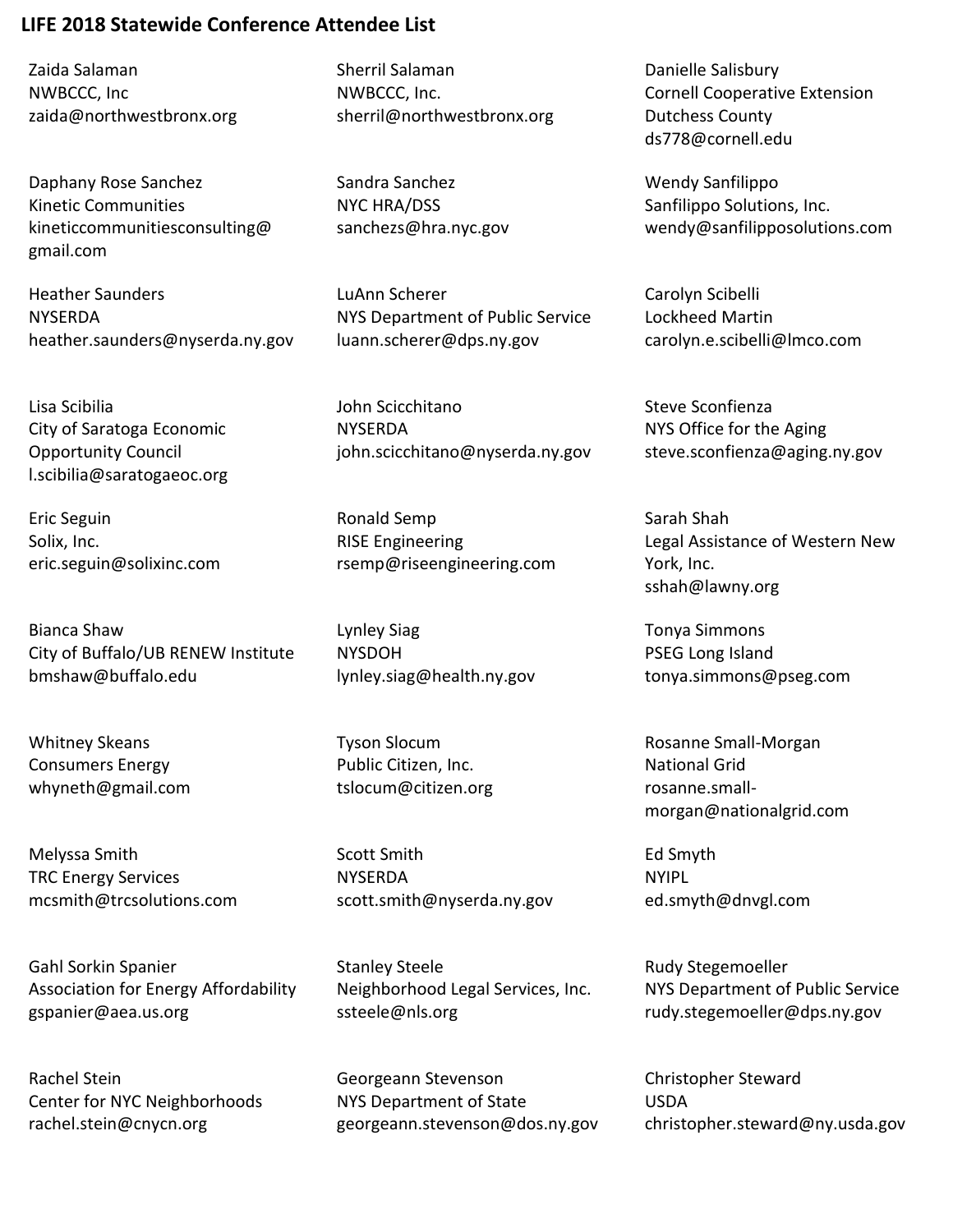Andrew Stone NYS Weatherization Directors Assoc./NYSWDA astone@nyswda.org

Rebecca Sweeney NYS Department of Public Service rebecca.sweeney@dps.ny.gov

Lisa Symington Rensselaer County DSS Lisa.Symington@dfa.state.ny.us

Rushka Tcholakova United Way of the Greater Capital Region rushka@unitedwaygcr.org

Marvin Toussaint **NYSERDA** marvin.toussaint@nyserda.ny.gov

Kelly Tyler **NYSERDA** kelly.tyler@nyserda.ny.gov

Lincoln Van Wetering Columbia Opportunities lvanwetering@ columbiaopportunities.org

Eric Walker Independent Advocate egwalker97@gmail.com

Sean Welsh Cornell Cooperative Extension Sullivan County sw288@cornell.edu

Kayla Whitaker NYS Department of Public Service kayla.whitaker@dps.ny.gov

Alicia Sullivan NYS Department of Public Service alicia.sullivan@dps.ny.gov

Joanna Sydow NYS Department of Public Service jodi.hallenbeck@dps.ny.gov

Rosibel Tavares Center for NYC Neighborhoods rosibel.tavares@cnycn.org

Mark Thielking Energize NY mark@energizeny.org

Stephen Tower New Hampshire Legal Assistance stower@nhla.org

Emily Urban Office of Temporary and Disabiltiy Assistance emily.urban@otda.gov

Kathy VanEtten Allegany County Dept of Social Services vanettk@alleganyco.com

Sally Ward PEACE, Inc sward@peace-caa.org

Susan West PSEG Long Island susan.west@pseg.com

Christopher White **NYCHA** christopher.white2@nycha.gov Pamela Swarts NYSEG & RGE paswarts@nyseg.com

Jacqueline Sykas NYSEG jlsykas@nyseg.com

Yureidy Tavarez Harlem Community Development Corporation yureidy.tavarez@esd.ny.gov

Mary Thompson Grassi NYSERDA mary.thompsongrassi@ nyserda.ny.gov

Jennifer Turner NYSEG jlturner@nyseg.com

Carl Uthe Embertec USA carl@embertec.com

Anna Vitolins OTDA/HEAP anna.vitolins@otda.ny.gov

Irene Weiser Fossil Free Tompkins irene32340@gmail.com

Julie Whipple Tioga County DSS julie.whipple@dfa.state.ny.us

Joseph White NYS Department of Public Service joseph.white@dps.ny.gov